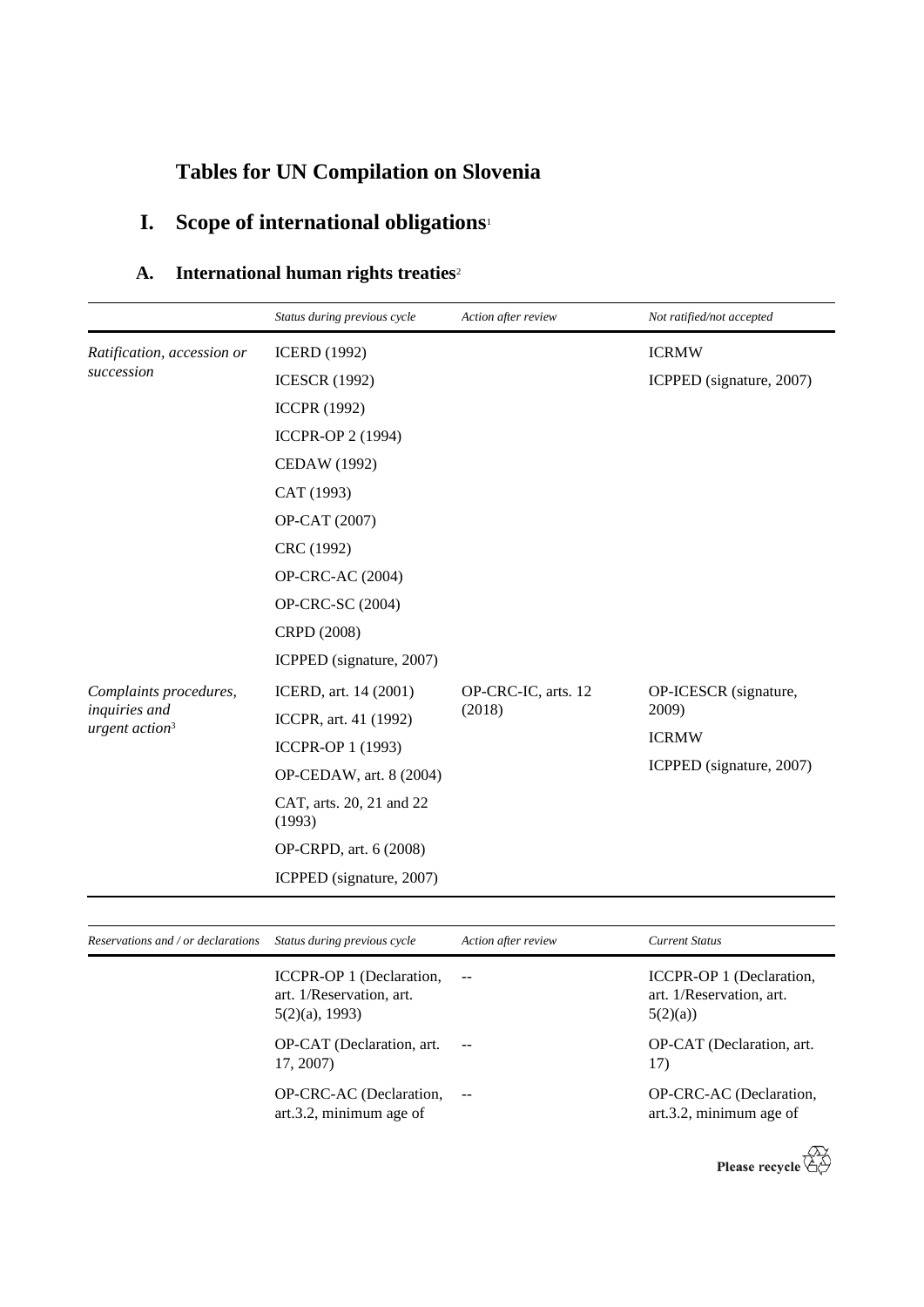#### **B. Other main relevant international instruments**

|                                          | Status during previous cycle                                                                                                     | Action after review | Not ratified                                                |
|------------------------------------------|----------------------------------------------------------------------------------------------------------------------------------|---------------------|-------------------------------------------------------------|
| Ratification, accession or<br>succession | Convention on the<br><b>Prevention and Punishment</b><br>of the Crime of Genocide                                                |                     | <b>ILO Conventions Nos. 169</b><br>and 189                  |
|                                          | Geneva Conventions of 12<br>August 1949 and Additional<br>Protocols thereto <sup>4</sup>                                         |                     | 1961 Convention on the<br><b>Reduction of Statelessness</b> |
|                                          | Rome Statute of the<br><b>International Criminal Court</b>                                                                       |                     |                                                             |
|                                          | Conventions on refugees<br>and stateless persons except<br>the 1961 Convention on the<br>Reduction of Statelessness <sup>5</sup> |                     |                                                             |
|                                          | Palermo Protocol <sup>6</sup>                                                                                                    |                     |                                                             |
|                                          | <b>ILO</b> fundamental<br>Conventions <sup>7</sup>                                                                               |                     |                                                             |
|                                          | Convention against<br>Discrimination in Education                                                                                |                     |                                                             |

### **II. Cooperation with human rights mechanisms and bodies**

### **A. Cooperation with treaty bodies**<sup>8</sup>

| <b>Reporting status</b> |                                                        |                                                  |                                   |                                                                    |  |
|-------------------------|--------------------------------------------------------|--------------------------------------------------|-----------------------------------|--------------------------------------------------------------------|--|
| Treaty body             | Concluding observations<br>included in previous review | Latest report submitted<br>since previous review | Latest concluding<br>observations | Reporting status                                                   |  |
| <b>CERD</b>             | August 2010                                            | 2014                                             | December 2015                     | Twelfth to fourteenth<br>reports overdue since<br><b>July 2019</b> |  |
| <b>CESCR</b>            |                                                        | 2011                                             | November 2014                     | Third report due in<br>November 2019                               |  |
| <b>HR</b> Committee     |                                                        | 2014                                             | March 2016                        | Fourth report due in<br>2021                                       |  |
| <b>CEDAW</b>            |                                                        | 2014                                             | October 2015                      | Seventh report due in<br>November 2019                             |  |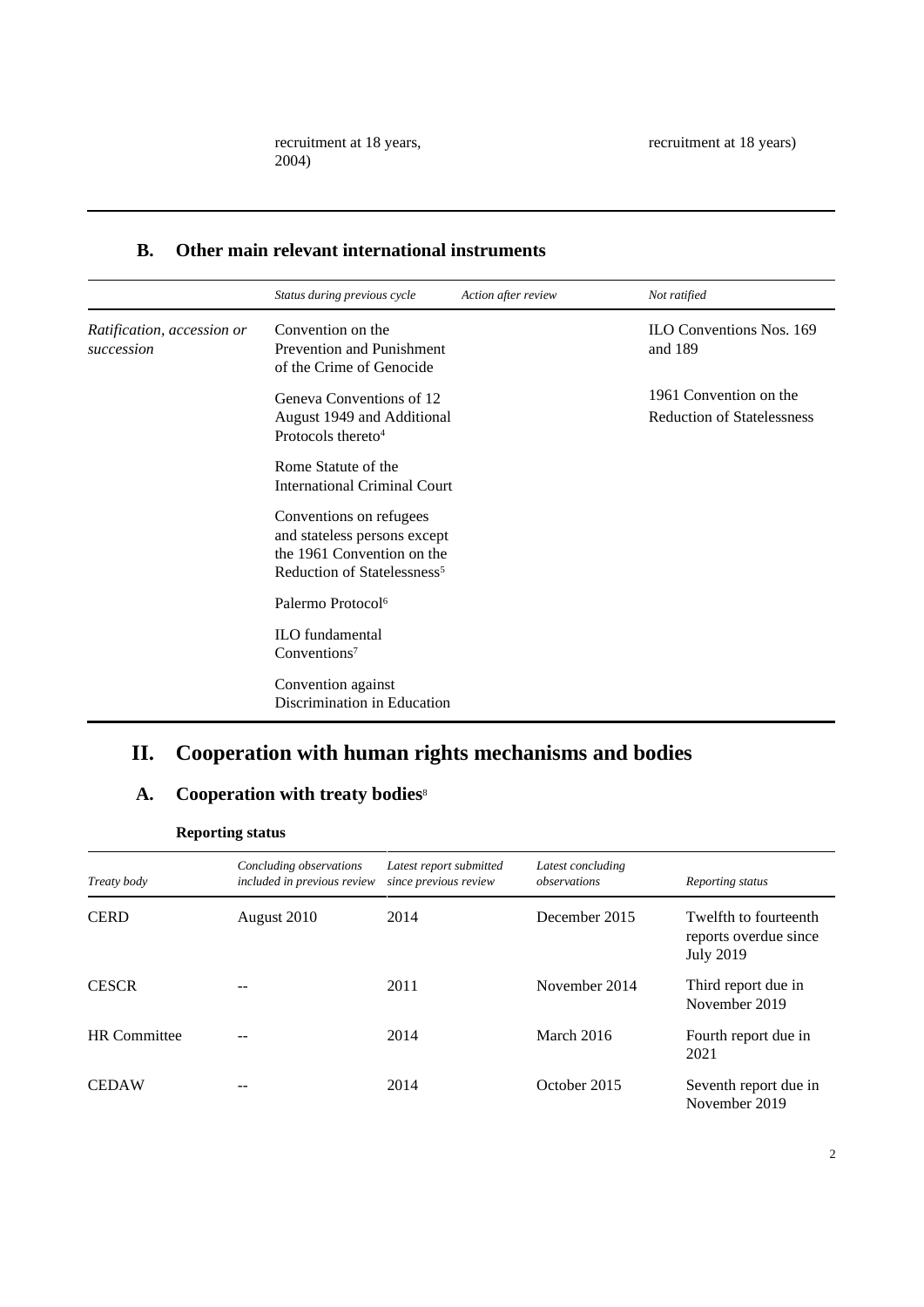| <b>CAT</b>  | May 2011  | $- -$ |            | Fourth report overdue<br>since $2015$         |
|-------------|-----------|-------|------------|-----------------------------------------------|
| <b>CRC</b>  | June 2013 | $- -$ | $- -$      | Fifth and sixth reports<br>overdue since 2018 |
| <b>CRPD</b> | $- -$     | 2014  | March 2018 | Second to fourth<br>reports due in 2022       |

#### **Responses to specific follow-up requests from concluding observations**

| Treaty body         | Due in | Subject matter                                                                                                                                                                | Submitted       |
|---------------------|--------|-------------------------------------------------------------------------------------------------------------------------------------------------------------------------------|-----------------|
| <b>CERD</b>         | 2016   | Access to education for<br>Roma; combat racist and<br>xenophobic discourse; and<br>amendment to article 8 of<br>the Convention. <sup>9</sup>                                  |                 |
| <b>HR</b> Committee | 2017   | Racism and xenophobia,<br>including hate speech;<br>asylum seekers, migrants<br>and refugees; and persons in<br>vulnerable situations in the<br>migration flow. <sup>10</sup> | $2017^{11}$     |
| <b>CEDAW</b>        | 2017   | Nationality and refugee and 2017. <sup>13</sup> More information<br>asylum-seeking women. <sup>12</sup>                                                                       | requested. $14$ |

### **B. Cooperation with special procedures**<sup>15</sup>

|                                                         | Status during previous cycle                                                                                       | Current status                                 |
|---------------------------------------------------------|--------------------------------------------------------------------------------------------------------------------|------------------------------------------------|
| Standing invitations                                    | Yes                                                                                                                | Yes                                            |
| Visits undertaken                                       | Water and sanitation (2010)                                                                                        |                                                |
| Visits agreed to in principle                           |                                                                                                                    | Minority issues (2014)<br>Older persons (2018) |
| <i>Visits requested</i>                                 |                                                                                                                    |                                                |
| Responses to letters of<br>allegation and urgent appeal | During the period under review one.<br>communications were sent. The<br>Government replied to the<br>communication |                                                |
| Follow-up reports and missions                          |                                                                                                                    |                                                |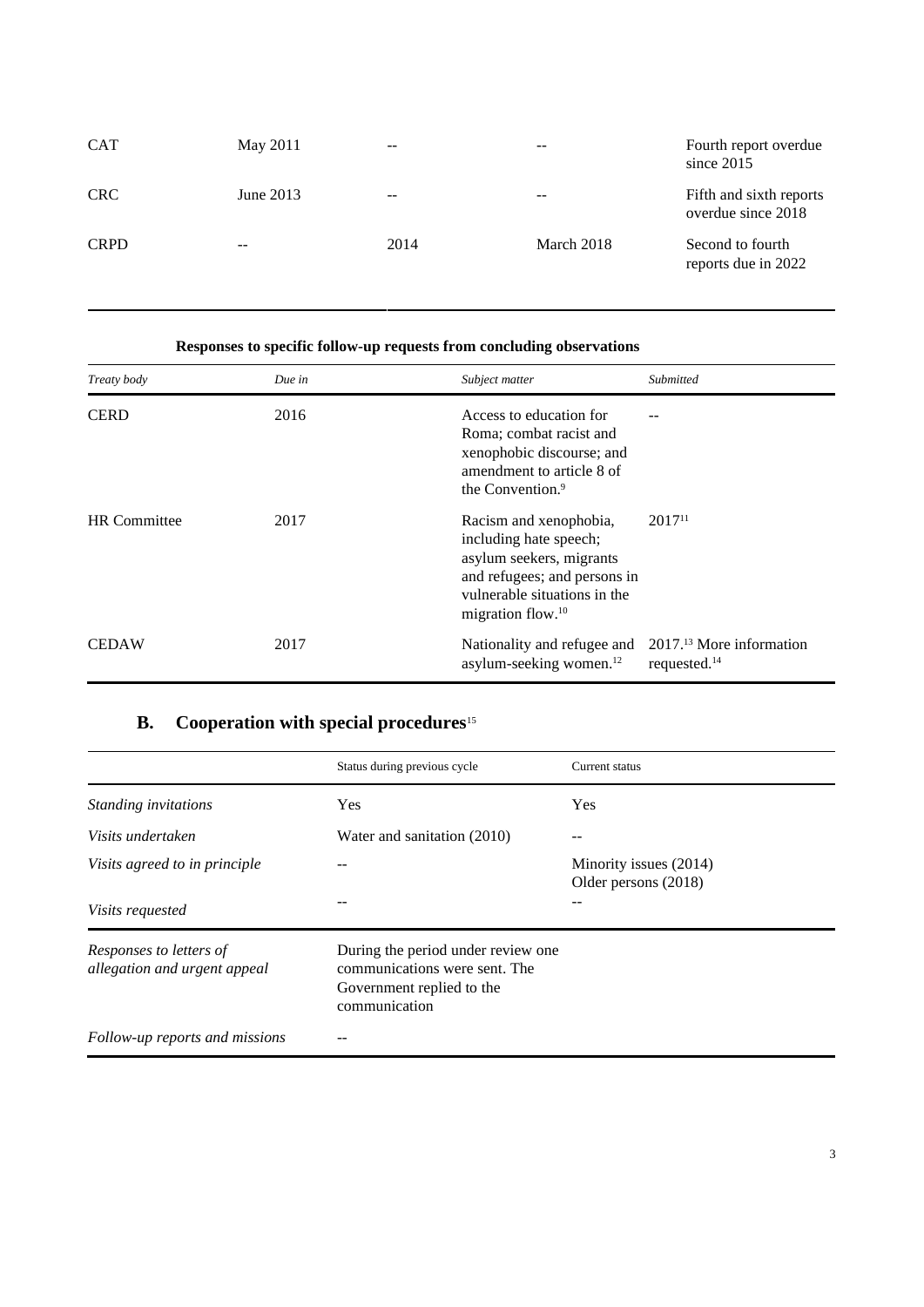#### **C. Status of national human rights institutions**<sup>16</sup>

| National human rights institution | Status during previous cycle | Status during present cycle <sup>17</sup> |
|-----------------------------------|------------------------------|-------------------------------------------|
| Republic of Slovenia Human Rights | B(2010)                      | B(2010)                                   |
| Ombudsman                         |                              |                                           |

#### *Notes*

| $1$ Unless indicated otherwise, the status of ratification of instruments listed in the table may be found on |
|---------------------------------------------------------------------------------------------------------------|
| the official website of the United Nations Treaty Collection database, Office of Legal Affairs of the         |
| United Nations Secretariat, http://treaties.un.org/. Please also refer to the United Nations compilation      |
| on Slovenia from the previous cycle (A/HRC/WG.6/20/SVN/2).                                                    |

 $2$  The following abbreviations have been used in the universal periodic review document:

| <b>ICERD</b>     | International Convention on the Elimination of All Forms of     |
|------------------|-----------------------------------------------------------------|
|                  | Racial Discrimination;                                          |
| <b>ICESCR</b>    | International Covenant on Economic, Social and Cultural         |
|                  | Rights;                                                         |
| <b>OP-ICESCR</b> | Optional Protocol to ICESCR;                                    |
| <b>ICCPR</b>     | International Covenant on Civil and Political Rights;           |
| <b>ICCPR-OP1</b> | Optional Protocol to ICCPR;                                     |
| <b>ICCPR-OP2</b> | Second Optional Protocol to ICCPR, aiming at the abolition of   |
|                  | the death penalty;                                              |
| <b>CEDAW</b>     | Convention on the Elimination of All Forms of Discrimination    |
|                  | against Women;                                                  |
| <b>OP-CEDAW</b>  | Optional Protocol to CEDAW;                                     |
| <b>CAT</b>       | Convention against Torture and Other Cruel, Inhuman or          |
|                  | Degrading Treatment or Punishment;                              |
| OP-CAT           | Optional Protocol to CAT;                                       |
| <b>CRC</b>       | Convention on the Rights of the Child;                          |
| OP-CRC-AC        | Optional Protocol to CRC on the involvement of children in      |
|                  | armed conflict:                                                 |
| OP-CRC-SC        | Optional Protocol to CRC on the sale of children, child         |
|                  | prostitution and child pornography;                             |
| OP-CRC-IC        | Optional Protocol to CRC on a communications procedure;         |
| <b>ICRMW</b>     | International Convention on the Protection of the Rights of All |
|                  | Migrant Workers and Members of Their Families;                  |
| <b>CRPD</b>      | Convention on the Rights of Persons with Disabilities;          |
| <b>OP-CRPD</b>   | <b>Optional Protocol to CRPD;</b>                               |
| <b>ICPPED</b>    | International Convention for the Protection of All Persons      |
|                  | from Enforced Disappearance.                                    |

- <sup>3</sup> Individual complaints: ICCPR-OP 1, art. 1; OP-CEDAW, art. 1; OP-CRPD, art. 1; OP-ICESCR, art. 1; OP-CRC-IC, art. 5; ICERD, art. 14; CAT, art. 22; ICRMW, art. 77; and ICPPED, art. 31. Inquiry procedure: OP-CEDAW, art. 8; CAT, art. 20; ICPPED, art. 33; OP-CRPD, art. 6; OP-ICESCR, art. 11; and OP-CRC-IC, art. 13. Inter-State complaints: ICCPR, art. 41; ICERD, art. 11; ICRMW, art. 76; ICPPED, art. 32; CAT, art. 21; OP-ICESCR, art. 10; and OP-CRC-IC, art. 12. Urgent action: ICPPED, art. 30.
- <sup>4</sup> Geneva Convention for the Amelioration of the Condition of the Wounded and Sick in Armed Forces in the Field (First Convention); Geneva Convention for the Amelioration of the Condition of Wounded, Sick and Shipwrecked Members of Armed Forces at Sea (Second Convention); Geneva Convention relative to the Treatment of Prisoners of War (Third Convention); Geneva Convention relative to the Protection of Civilian Persons in Time of War (Fourth Convention);Protocol Additional to the Geneva Conventions of 12 August 1949, and relating to the Protection of Victims of International Armed Conflicts (Protocol I); Protocol Additional to the Geneva Conventions of 12